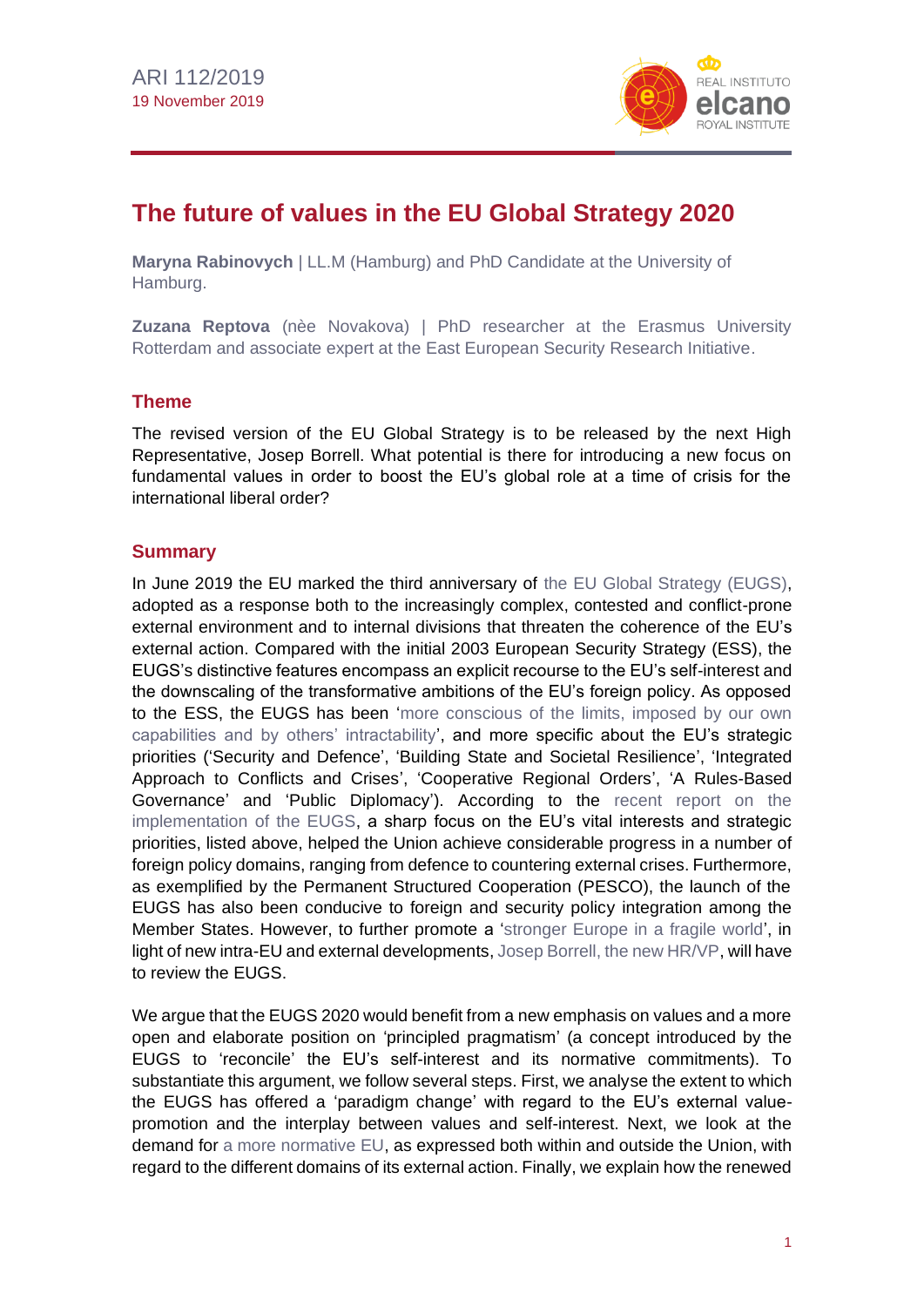emphasis on values and a clearly shaped interplay between fundamental values and self-interest can boost the EU's role as a global player against the background of a crisis [of the international liberal order.](http://www.realinstitutoelcano.org/wps/portal/rielcano_es/contenido?WCM_GLOBAL_CONTEXT=/elcano/elcano_es/zonas_es/ari56-2017-powell-tiene-futuro-orden-liberal-internacional)

## **Analysis**

## (1) The EUGS 2016: 'paradigm change' with a 'pinch of compromise'

Back in 2003 the European Security Strategy (ESS) was quite optimistic about the global 'progressive spread of the rule of law and democracy', enabling authoritarian regimes to transform into 'secure, stable and dynamic democracies'. Over a decade later, the EU Global Strategy (EUGS), in sharp contrast, pointed to the increasing complexity and strife in the international environment, and has been widely regarded as embodying the 'paradigm change' in the worldview behind the EU's foreign policy. [The 2016 EUGS's](http://eeas.europa.eu/archives/docs/top_stories/pdf/eugs_review_web.pdf) express reference to self-interest and the emphasis on 'security and defence' as the EU's top priority testify to the Union's primary concern about its ontological security rather than the external projection of its values. A similar argument can be made concerning the EUGS's novel concept of [resilience](https://www.tandfonline.com/doi/full/10.1080/09662839.2016.1247809) that stresses the local ownership of state-building and dealing with risks, rather than the virtue of transplanting European values into a foreign context. The ultimate aim of external action seems to have shifted from building an area of shared stability and prosperity based on common values ('a [safer Europe in](https://www.consilium.europa.eu/media/30823/qc7809568enc.pdf)  [a better world'](https://www.consilium.europa.eu/media/30823/qc7809568enc.pdf)) towards security through pragmatic interconnection, specifically in areas of interest to EU domestic security (['EU Global Strategy starts at home'](http://eeas.europa.eu/archives/docs/top_stories/pdf/eugs_review_web.pdf)). Furthermore, both the substance of the EUGS's strategic priorities and the wording of the achievements in the 2019 Report by Federica Mogherini show that the EU is, first and foremost, seeking a new level of ambition in the security and defence domains, as well as the promotion of multilateralism to counter global fragmentation and strife. In effect, the EUGS and the recent progress report portray democracy, the rule of law and human rights not as values in themselves but as components of the EU's peace-, resilience- and multilateralism-building agenda.

As a slight compromise, there is a hint of an idea of 'principled pragmatism', ie, of finding some middle ground between self-interest and values. Acknowledging that 'principled pragmatism' is important to embrace different axiological 'pathways, recipes and models', Special Advisor to HR/VP Nathalie Tocci pointed to ['international law and its](https://link.springer.com/chapter/10.1007/978-3-319-55586-7_4)  [underlying norms'](https://link.springer.com/chapter/10.1007/978-3-319-55586-7_4) as a benchmark for deciding what is acceptable for the EU. Elaborating on the resilience of states and societies in the Middle East, Mogherini [addressed](https://eeas.europa.eu/headquarters/headQuarters-homepage/59180/speech-high-representativevice-president-federica-mogherini-final-conference-menara-and_en) these priorities as complementary and non-substitutive in relation to democracy, human rights, the rule of law and sustainable development. Moreover, it was emphasised within the the 2019 Report that resilience should not mean 'supporting stability by condoning authoritarianism'. Nonetheless, the Report did not shed light on whether and how the EU applied 'principled pragmatism' in practice, or on the role of international law in 'reconciling' the EU's self-interest and values, predominantly focusing on the EUGS's value for the security of the Union and its citizens.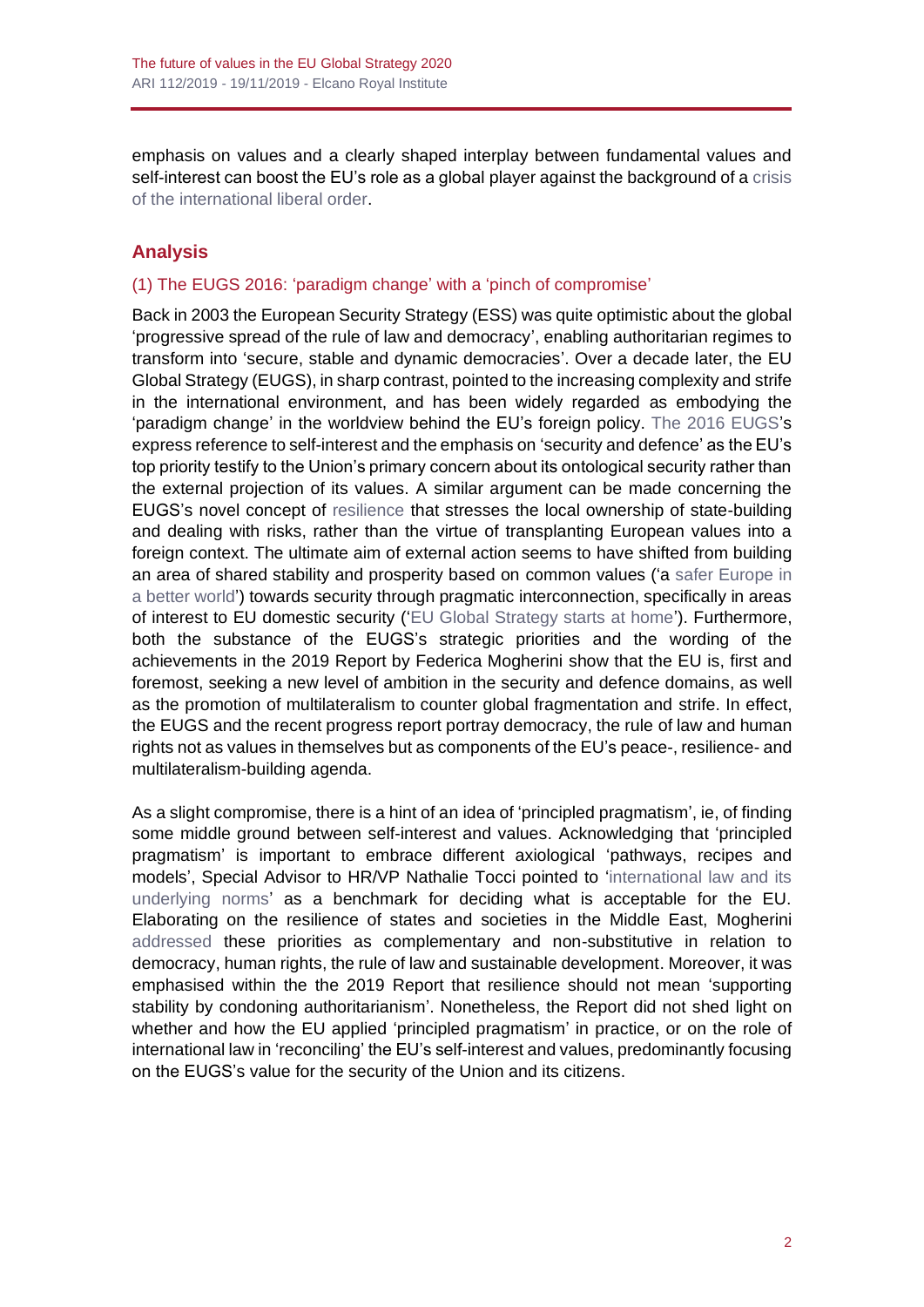## (2) The 'why': why a new emphasis on values in the EUGS 2020?

## *(2.1) The demand for a more normative EU*

Does such a focus on self-interest and the securitisation of the EU's foreign policy mean that values lose their importance? The answer should most assuredly be 'no', since the [demand for a more normative Union](https://blog.realinstitutoelcano.org/en/europe-strengthens-the-rule-of-law/) exists both internally and outside the EU. Whilst fearing uncontrolled migration and terrorism, the people of the EU continue considering ['the EU's respect for democracy, human rights and the rule of law'](http://ec.europa.eu/commfrontoffice/publicopinion/index.cfm/ResultDoc/download/DocumentKy/83543) one of the Union's key assets. Being confident that the EU, as a democratic actor, cannot ignore their yearning for stronger protection and border controls, EU citizens, nonetheless, view [improving the situation in countries from which migrants come](https://ec.europa.eu/europeaid/special-eurobarometer-eu-citizens-and-development-cooperation-2018_en) as a key long-term priority to be pursued by the EU. Interestingly enough, roughly a third of EU citizens distinguish democracy and human rights as the essentials of development cooperation. A slightly higher percentage of citizens underline that development cooperation is a ['moral](https://ec.europa.eu/europeaid/sites/devco/files/sp455-development-aid-final_en.pdf)  [obligation'](https://ec.europa.eu/europeaid/sites/devco/files/sp455-development-aid-final_en.pdf) for the EU, thus making visible the transpiring the idea of the EU as a 'force for good'. Contrary to the ever-louder populist claims, EU-wide opinion polls reveal that citizens tend to support a 'double-headed' and, whenever possible, non-contradictory strategy that allows the EU to be both a strong security provider and a normative player.

Externally, the polycentric global order inevitably becomes an arena of normative contestation and [diversity that threatens to evolve into a normative chaos.](https://espas.secure.europarl.europa.eu/orbis/document/munich-security-report-2017-post-truth-post-west-post-order) Against the background of the US abstention from global liberal leadership (or even US action against the order it shaped and upheld), the EU has acquired a valuable [chance to boost](https://www.tandfonline.com/doi/abs/10.1080/23340460.2019.1584538?af=R&journalCode=rgaf20)  its role as [a peaceful manager of normative diversity](https://www.tandfonline.com/doi/abs/10.1080/23340460.2019.1584538?af=R&journalCode=rgaf20) at its commencement. The EU's commitment to multilateralism was emphasised in the EUGS: as explained in more detail in the 2019 Report, such a commitment embraces support for the reform of multilateral institutions, investing in multilateral initiatives and implementing them. This is, however, not enough for the EU to engage in the ambitious mediation and management efforts required to deal with the normative diversity phenomenon. Instead, to be heard, EU action requires three components. First, as already partly implied [in the interpretation of](https://link.springer.com/chapter/10.1007/978-3-319-55586-7_4)  ['principled pragmatism'](https://link.springer.com/chapter/10.1007/978-3-319-55586-7_4) by Nathalie Tocci, it is important for the EU to position itself as a player, aware of the fact that contemporary multilateral cooperation requires the recognition of normative diversity, tolerance of divergent views and outstanding abilities to compromise and negotiate. Secondly, the EU should simultaneously continue positioning itself as a 'force for good', ie, a principled actor that, whilst becoming more reflective of surrounding normative diversity, observes its values. Such a stance inevitably includes making sure that one's own fundamental values are respected at home, within the Union. Thirdly, to be increasingly recognised as both a non-threatening 'force for good' and an actor with an outstanding capability to deal with normative diversity, the EU needs more clarity as regards the interplay of its values and interests, and the strategies to deal with the values-interests dilemma. In other words, a more pronounced response is needed to discourses, framing self-interest and values in 'eitheror' terms. This can best be conceived at the level of specific contexts and issues rather than in grand abstractions.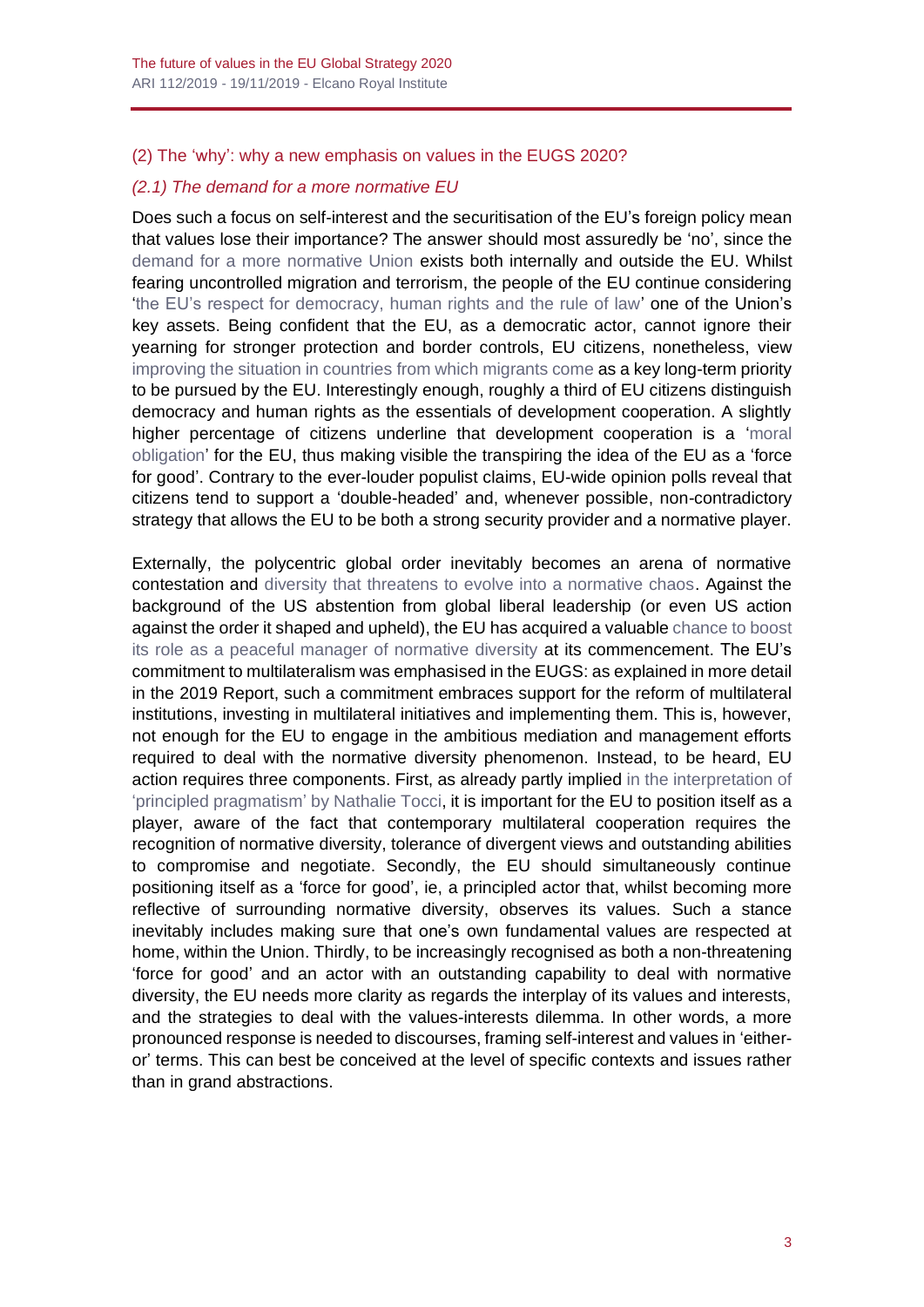## *(2.2) The EU still uses normative foreign policy instruments*

Apart from the people's demand for a more normative EU, an additional reason to be more open about the external projection of the EU's values is its continued application of a normative power's toolbox. Beyond the security and defence domain, one would be surprised to see that the EU actually continues using foreign policy instruments that remain to a great extent connected to its liberal value-oriented agenda, despite the alleged 'paradigm change' in the EUGS. The EU's strategic documents change the emphasis but often use old forms of action. For instance, the EU uses its ambitious market integration and rules-convergence agenda to promote non-trade-related goals such as labour and social rights (or, in terms of Ian Manners' classical normative power concept, uses the 'transference' [pathway of value-promotion\)](https://www.tandfonline.com/doi/abs/10.1080/07036337.2014.990141). So far, it is difficult to argue that the EU has become more effective in enforcing the respective obligations of partner countries, whilst lacking effective enforcement instruments, as exemplified by the EU-South Korea ongoing consultations on labour issues. Nevertheless, according to the [2017](http://trade.ec.europa.eu/doclib/docs/2017/july/tradoc_155686.pdf) and [2018](https://trade.ec.europa.eu/doclib/docs/2018/february/tradoc_156618.pdf) non-papers by the European Commission services, the EU will facilitate the development of new legal instruments to achieve a better enforcement of non-traderelated obligations in its FTAs with third countries. Furthermore, the EU continues putting much effort into the support of good governance-oriented reforms in partner countries (eg, multi-aspect public administration reforms with an emphasis on transparency and accountability), as exemplified by the case of the 'associated' Eastern Neighbourhood. Last but not least, closely linked to the EU's democracy, human rights and rule of law promotion agenda, civil society support remains one of the Union's key strategies to influence internal affairs abroad. For example, the EU's outreach and involvement with local civil society actors in the European Neighbourhood had a scope that was unprecedented by any other actor in development cooperation.

#### *(2.3) Some areas of EU external action with a stronger emphasis on values*

This statement can be, *inter alia*, exemplified by the EU's trade and development policies. Whilst aspiring to 'tackle new economic realities' and being linked to the EU's strategic interests, the 2015 Commission's Communication 'Trade for All. Towards a More Responsive Trade and Investment Policy' devotes particular attention to the promotion of sustainable development, human rights, good governance and countering corruption through free trade agreements. In line with a commitment to democracy and human rights, the Commission's overall discourse highlights ambitions in shaping a more transparent, inclusive and responsive trade and investment policy. That would, in particular, include a stronger voice for the Member States, the European Parliament and civil society, and enhance consumer protection via regulatory cooperation.

In line with the 2030 Agenda –an ambitious consensus-based global development agenda–, the EU also stressed the links between its efforts, aimed at sustainable development, and the promotion of values, such as peace, the rule of law and human rights. Notably, before the introduction of the Agenda-based new European Consensus on Development in 2017, the EU's value-promotion activities tended to be separate from its development cooperation efforts.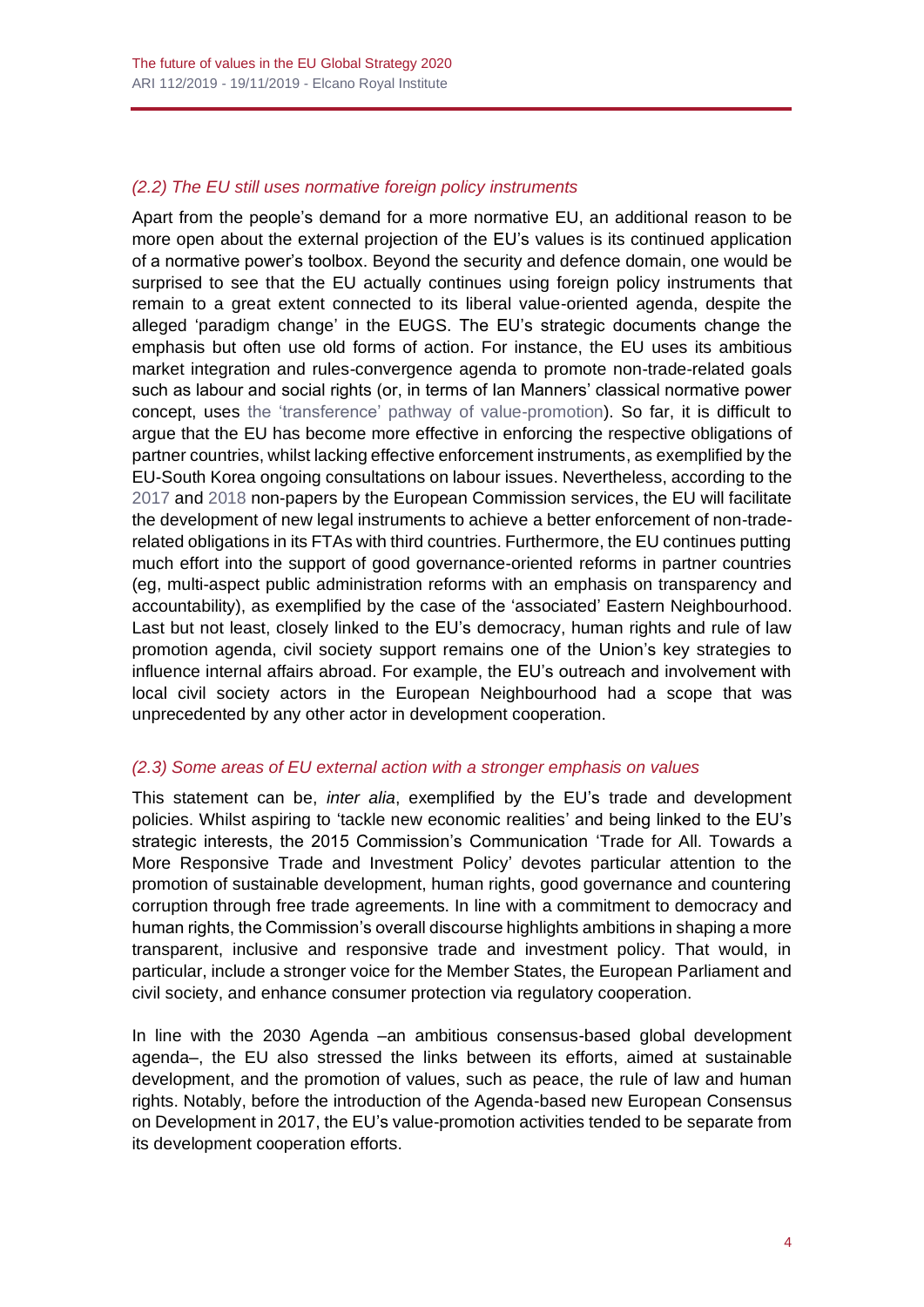#### (3) The outlook and the 'how': what are the pathways to strengthening the values dimension of the EUGS 2020?

The 2016 EU Global Strategy has been the HR/VP's valuable effort to find a ['middle](https://www.tandfonline.com/doi/pdf/10.1080/13523260.2016.1228034)  [ground between overambitious liberal peacebuilding and under-ambitious stability'.](https://www.tandfonline.com/doi/pdf/10.1080/13523260.2016.1228034) It evidently brought about numerous tangible results, ranging from the launch of the Military Planning and Conduct Capability (MPCC) and the [European Defence Fund](http://www.realinstitutoelcano.org/wps/portal/rielcano_en/contenido?WCM_GLOBAL_CONTEXT=/elcano/elcano_in/zonas_in/ari59-2018-lavallee-european-commission-enabler-for-european-security-defence-union) to the implementation of ambitious assistance programmes for Syria and Ukraine. Nonetheless, having introduced an ambitious 'principled pragmatism' concept, the EUGS 2016 and a number of related reports did not shed light on the interplay between the EU's self-interest, its self-portrayal as a normative global actor and the role of normativity in pursuing its interests. At the same time, as explained above, values still matter (and, to our mind, should matter even more) for at least three interconnected reasons. First, whilst demanding a more inward-looking and secure Europe, EU citizens also wish it to be 'good', including its commitment to poverty eradication and peacebuilding. Secondly, boosting the [EU's global role in the era of troubled multilateralism](https://onlinelibrary.wiley.com/doi/10.1111/jcms.12793) requires not just a pragmatic approach to reforms and investments but being recognised by others both as a legitimate 'force for good' in its own terms and an actor, respecting normative diversity and capable of managing it. Thirdly, despite declaring an emphasis on self-interest, the EU *de facto* uses the toolkit of a normative power and even strengthens its identity as a value-promoter in certain domains of its external action, with this development being virtually absent from the shaping of the EUGS 2016 and the 2019 Report.

Hence, it is a must for the EUGS 2020 to bring values back to play and adhere to them in a consistent manner, whilst aspiring to strengthen the EU's global role. We suggest four key steps for the new HR/VP to introduce an operational emphasis on values in the EUGS 2020: (1) having a clear commitment to being a 'force for good'; (2) being a manager and mediator of normative diversity; (3) a more nuanced explanation of what 'principled pragmatism' means; and (4) a 'nexus' approach to external action and policy coherence.

#### *(3.1) A clear commitment to being a 'force for good'*

Foremost, as the EUGS 2016 generated much uncertainty about the EU's intention to engage in 'Realpolitik', we recommend that the EUGS 2020 introduce a clear commitment for the EU to act as a 'force for good' on the international arena. Such a commitment shall not, however, preclude the EU's pursuit of self-interest via its foreign policy or, at the other extreme, express itself as a narcissistic power, positioning its values as an absolute for others. Instead, given the global trend towards the contesting of norms and the competition of ideas among different powers, the EU's normative commitment is to be initially marked by *the components of reflection and the readiness to consider and accept the values and views of others*. Here, *reflection* can be defined as an entity's ability to critically re-think its ideas and actions over time, and acknowledge the aspects of policies that could have been implemented in a better, more ethical or more cohesive way. In turn, the acceptance of others' values can serve as a foundation for the EU's chance to become a mediator/manager of normative diversity under the complex settings of modern multilateralism, as mentioned earlier and discussed later on.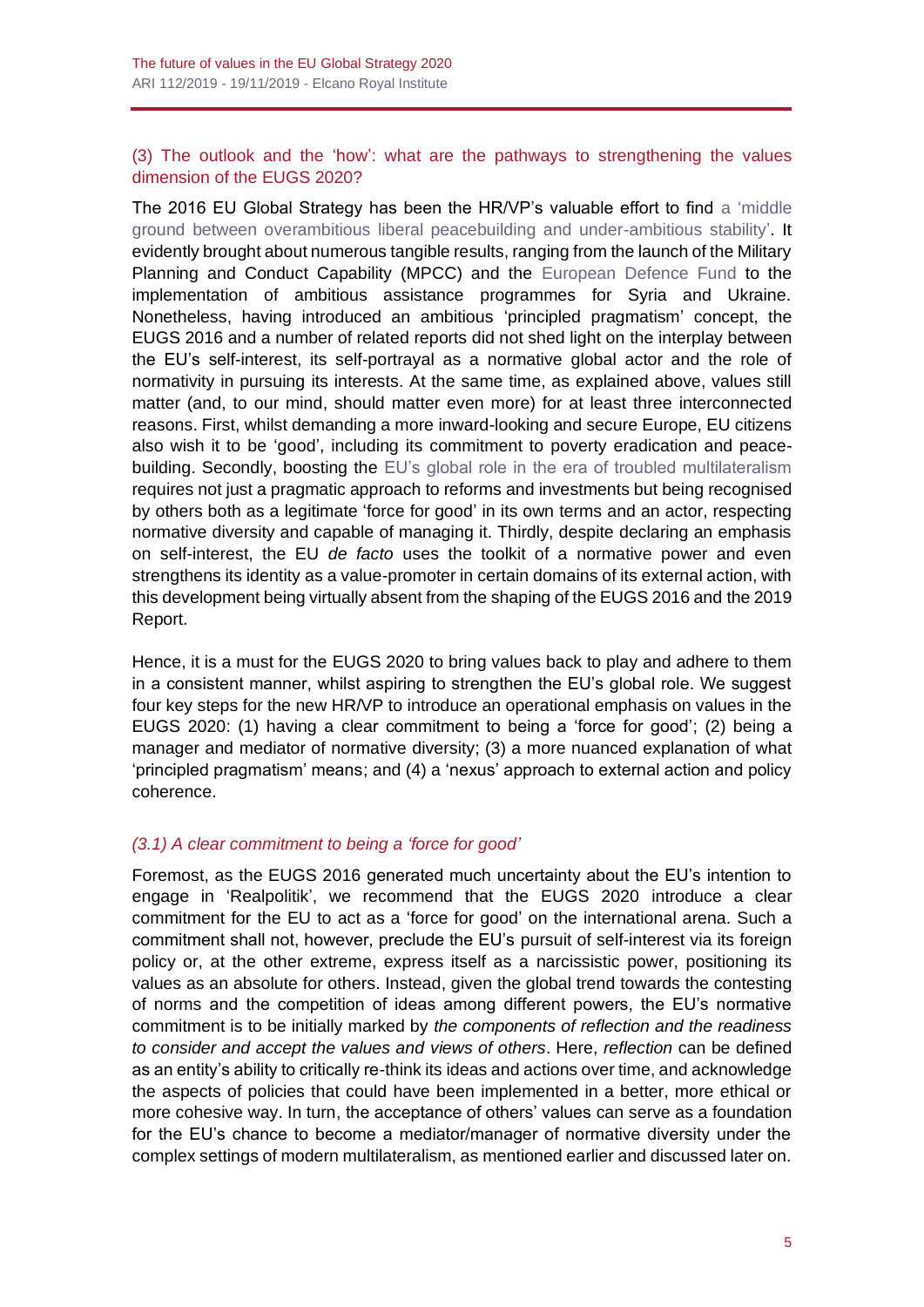## *(3.2) A manager and mediator of normative diversity*

Hence, positioning itself as a 'force for good' and a key proponent of the rules-based multilateral order, the EU has a chance of using its image and experience of managing a diversity of norms and views among Member States to mature as a global norms' diversity manager. An international actor's profound expertise in a particular field of international policy tends to benefit its power in the international arena, as repeatedly proved in the literature on 'middle powers'. Regardless of the EU's undoubted expertise in many aspects of international relations (eg, development cooperation and humanitarian aid), the relative novelty and sensitivity of the phenomenon of contesting norms raises the value of an expertise in managing normative diversity. In this respect, the EUGS 2020 should make a particular effort to bring together the EU's commitments to the diversity of views and norms, and its management, on the one hand, and the rulesbased international order, on the other. Moreover, to gain respect as a power, capable of managing normative diversity, the EU should introduce a more straightforward and detailed explanation of its 'principled pragmatism' approach to reconciling values and self-interest.

#### *(3.3) A more nuanced explanation of what 'principled pragmatism' means*

'Principled pragmatism' can beyond doubt be considered the most controversial concept introduced by the EUGS 2016. There have so far been no explanations on the practical application of 'principled pragmatism' apart from the suggestion mentioned above of using international law as a benchmark to reconcile 'pragmatism' and principles, as expressed by the Special Advisor to the current HR/VP Natalie Tocci. In turn, a more nuanced and, possibly, a more legalistic approach to 'principled pragmatism' (eg, designed in the spirit of the Court of Justice's [strategy to balance individual and](https://jeanmonnetprogram.org/archive/papers/04/040601.pdf)  [community interest\)](https://jeanmonnetprogram.org/archive/papers/04/040601.pdf) would contribute to the EU being perceived as a normative power, capable of solving complex dilemmas due to its strategically elaborate EUGS 2020.

#### *(3.4) A 'nexus' approach to external action and policy coherence*

One of the trends that shapes modern policy-making on both the regional and international levels is the closer interconnectedness between issue areas, increasingly referred to as a ['nexus' approach.](https://www.nature.com/articles/s41893-018-0135-8) The application of the 'nexus' approach can best be exemplified by the 2030 Agenda and the [new European Consensus on Development,](https://ec.europa.eu/europeaid/sites/devco/files/european-consensus-on-development-final-20170626_en.pdf) both of which underline the importance of detecting trade-offs and uncovering synergies between different issue areas and developing coherent policies to consider them. The proliferation of the 'nexus' philosophy behind the policy-making processes has led to values gradually 'seeping' into a variety of EU external policies, such as trade, regulatory cooperation and development. Against this background and the criticism [of the EU as a](https://blog.realinstitutoelcano.org/en/eu-almost-everybody-wants-to-be-in-everything/)  [normative hegemon,](https://blog.realinstitutoelcano.org/en/eu-almost-everybody-wants-to-be-in-everything/) we suggest that the EUGS 2020 strategise the normative effects of the entire spectrum of its external policies, thus further enhancing the coherence of its external policies.